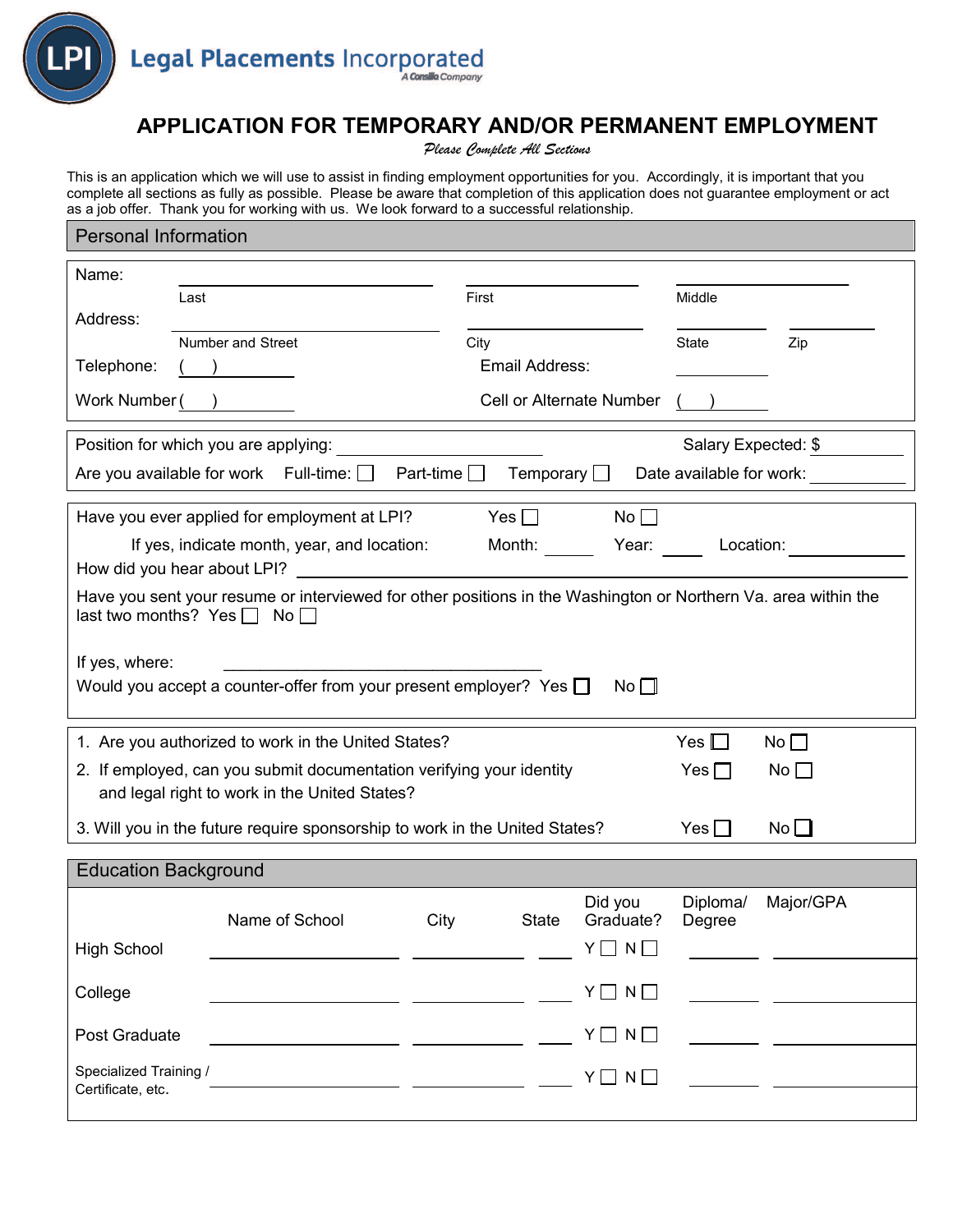| <b>Bar Status</b> |        |           |                   |                   |
|-------------------|--------|-----------|-------------------|-------------------|
| State Barred In   | Active | In-Active | Date of Admission | <b>Bar Number</b> |
| . .               |        |           |                   |                   |
| <u>.</u>          |        |           |                   |                   |
| .ა.               |        |           |                   |                   |

#### Employment History Employment History<br>Description of work performed:  $\overline{a}$ Employment History Employment History

NOTE: Your application will not be considered unless every question in this section is answered. Since we will make every effort to contact previous employers, the correct telephone numbers of past employers is critical. Also please explain any gaps in your employment history. NOTE: You application will not be considered unless every  $\mathcal{A}$  and  $\mathcal{A}$  and  $\mathcal{A}$  and  $\mathcal{A}$  and  $\mathcal{A}$ NOTE: Your application will not be considered unless every question in this section is answered. Since we will make every eff NOTE: Your application will no<br>contact previous employers, tł n.p.o.j Somalo who displayed unless the consolidation in this section is analogue will have will make every every effort to this section is analogue to this section is analogue to this section of the section of the section of the comployment metery. NOTE:  $\alpha$  is explication will not be considered unless every question in this section is answered. Since we will make  $\alpha$  is an in the section in the section in the section in the section is an in the section of  $\alpha$  is contact previous employers, the correct telephone numbers of past employers is complex please the plant and  $\alpha$ NOTE: Your application will not be <mark>c</mark> Description of work performed: employment history. The starting of  $\mathcal{S}$  and  $\mathcal{S}$  reason for leaving  $\mathcal{S}$  and  $\mathcal{S}$  and  $\mathcal{S}$  are as  $\mathcal{S}$  and  $\mathcal{S}$  are as  $\mathcal{S}$  and  $\mathcal{S}$  are as  $\mathcal{S}$  and  $\mathcal{S}$  are as  $\mathcal{S}$  and  $\math$  $\overline{D}$  Description  $\overline{D}$  and  $\overline{D}$  and  $\overline{D}$  and  $\overline{D}$  and  $\overline{D}$  are  $\overline{D}$ oth: Your application will not be considered unless every make every the unless every considered unless every t<br>Applyment history comployers, the correct telephone numbers of past employers is called the correct telephone numbers in  $\mathcal{L}$  $NOTF: Your$  annlication wil  $\frac{1}{2}$  contact previous employers the correct telephone numbers of past employers is critical. Also please explain any gaps in your contact previous employers, the correct telephone numbers of past employers is contact the please explain any gaps in your<br>employment bistory employment history. employment history. contact previous employers, the correct telephone numbers of past employers is critica Completion considers. sontact provided omployere, the center telephone nambers or pack employere to entice<br>employment history NOTE: Your application will not be considered unless every question in this section is answered. Make every effort to  $\alpha$ contact previous employers, the correct telephone numbers of past employers is critical. Also please explain any gaps in your<br>employment bioteny employment history. NOTE: Your application will not be considered unless every question in this section is answered. Since we will make every effort to contact previous employers, the correct telephone numbers of past employers is critical. Also please explain any gaps in your employment history.

| Are you currently working for this employer?<br>Yes $\Box$<br>Yes $\Box$<br>If yes, may we contact? |                                                                                                             | No<br>No                          |                                                                                        |
|-----------------------------------------------------------------------------------------------------|-------------------------------------------------------------------------------------------------------------|-----------------------------------|----------------------------------------------------------------------------------------|
|                                                                                                     |                                                                                                             |                                   |                                                                                        |
|                                                                                                     | State                                                                                                       | Telephone                         | Fax                                                                                    |
|                                                                                                     |                                                                                                             |                                   | Supervisor:                                                                            |
|                                                                                                     |                                                                                                             |                                   |                                                                                        |
|                                                                                                     |                                                                                                             |                                   |                                                                                        |
|                                                                                                     |                                                                                                             |                                   |                                                                                        |
|                                                                                                     |                                                                                                             |                                   |                                                                                        |
|                                                                                                     |                                                                                                             | Telephone                         | Fax                                                                                    |
|                                                                                                     |                                                                                                             |                                   | Supervisor:                                                                            |
|                                                                                                     |                                                                                                             |                                   |                                                                                        |
|                                                                                                     |                                                                                                             |                                   |                                                                                        |
|                                                                                                     |                                                                                                             |                                   |                                                                                        |
| Yes $\Box$<br>Are you currently working for this employer?<br>If yes, may we contact?<br>Yes $\Box$ |                                                                                                             | No<br>No $\square$                |                                                                                        |
| $\overline{City}$                                                                                   | State                                                                                                       | Telephone                         | Fax                                                                                    |
| <b>Second Most Recent Employer</b>                                                                  | <b>City</b><br>Are you currently working for this employer?<br>If yes, may we contact?<br>$\overline{City}$ | Yes $\Box$<br>Yes $\Box$<br>State | Dates Employed From: To: Job Title:<br>No<br>No<br>Dates Employed From: To: Job Title: |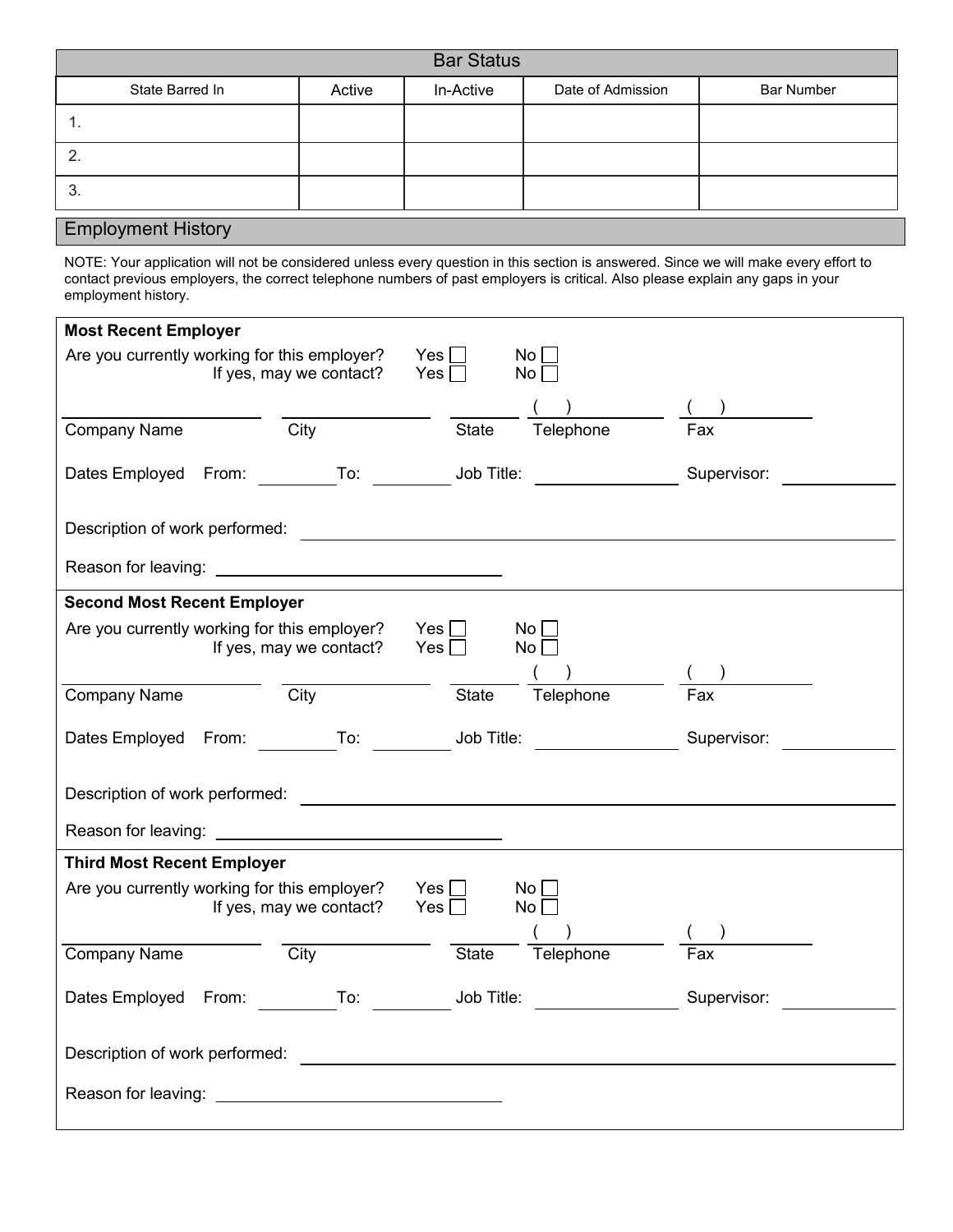## **Prior Temporary Assignment History**

As part of our ongoing efforts to provide you with the best assignments possible, please list any companies and law firms that you have worked as a temporary at over the past year (this list does not include the name of agencies which you have worked through).

| <b>Company Name</b> |        | <b>Length of The Assignment</b> |  |
|---------------------|--------|---------------------------------|--|
|                     | Weeks: | Months:                         |  |
| 2.                  | Weeks: | Months:                         |  |
| 3.                  | Weeks: | Months:                         |  |
| 4.                  | Weeks: | Months:                         |  |
| 5.                  | Weeks: | Months:                         |  |

#### **Skills Profile** Telephone: ( ) Email Address: **Skills Profile**

What do you consider your strongest administrative/technical skill(s)? How many years of experience do you have with each? Please list all software and database (MŠWord, WordPerfect, Summation, Concordance, etc.) experience as well as legal work experience, (i.e., cite checking, depositions, Lexis, Westlaw, trial prep, document production, etc.). (2008)  $W_{\rm eff}$  ) can be a set of  $C_{\rm eff}$  ( ) can be a set of  $C_{\rm eff}$  ( ) can be a set of  $\alpha$ 

| Skill:                                            | Years Experience:       |
|---------------------------------------------------|-------------------------|
| Skill:                                            | Years Experience:       |
| Skill:                                            | Years Experience:       |
| Have you prepared for and / or assisted at trial? | If yes, how many times? |
| Yes: $\Box$<br>No: $\Box$                         |                         |

### **Emergency Contact Information Emergency Contact Information**

Please provide emergency contact information. This information will be kept confidential and will only be used in the event of an Please provide emergency contact information. This information will be kept confidential and will only be used in the event of an emergency.

| <b>Contact Name and Number</b> | Relationship to Applicant |
|--------------------------------|---------------------------|
|                                |                           |

Legal Placements Inc. is committed to a policy of Equal Employment Opportunity and will not discriminate against an applicant or employee on the basis of race, color, religion, creed, national origin or ancestry, sex, sexual orientation, age, physical or mental disability, veteran status, genetic information or any other legally recognized protected basis under federal, state or local laws, regulations or ordinances.

**EEOC Statement:** Legal Placements Inc., is fully committed to Equal Employment Opportunity, and to attracting the most qualified applicants without regard to their race,

Applicants with disabilities may be entitled to reasonable accommodation under the terms of the Americans with Disabilities Act and certain state or local laws. A reasonable accommodation is a modification or change to a position or workplace that enables an employee to do his or her job despite a disability, provided such an accommodation is requested by the individual and does not pose undue hardship to Legal Placements, Inc. Please inform the company's personnel representative if you need assistance completing any forms or to otherwise pur referrences as an experimental process. Legal Placements, Inc. further has my permission to the inc. Further contract my resume to the inc. Further clients. Should also the inc. Should also the inc. Should also the inc participate in the application process.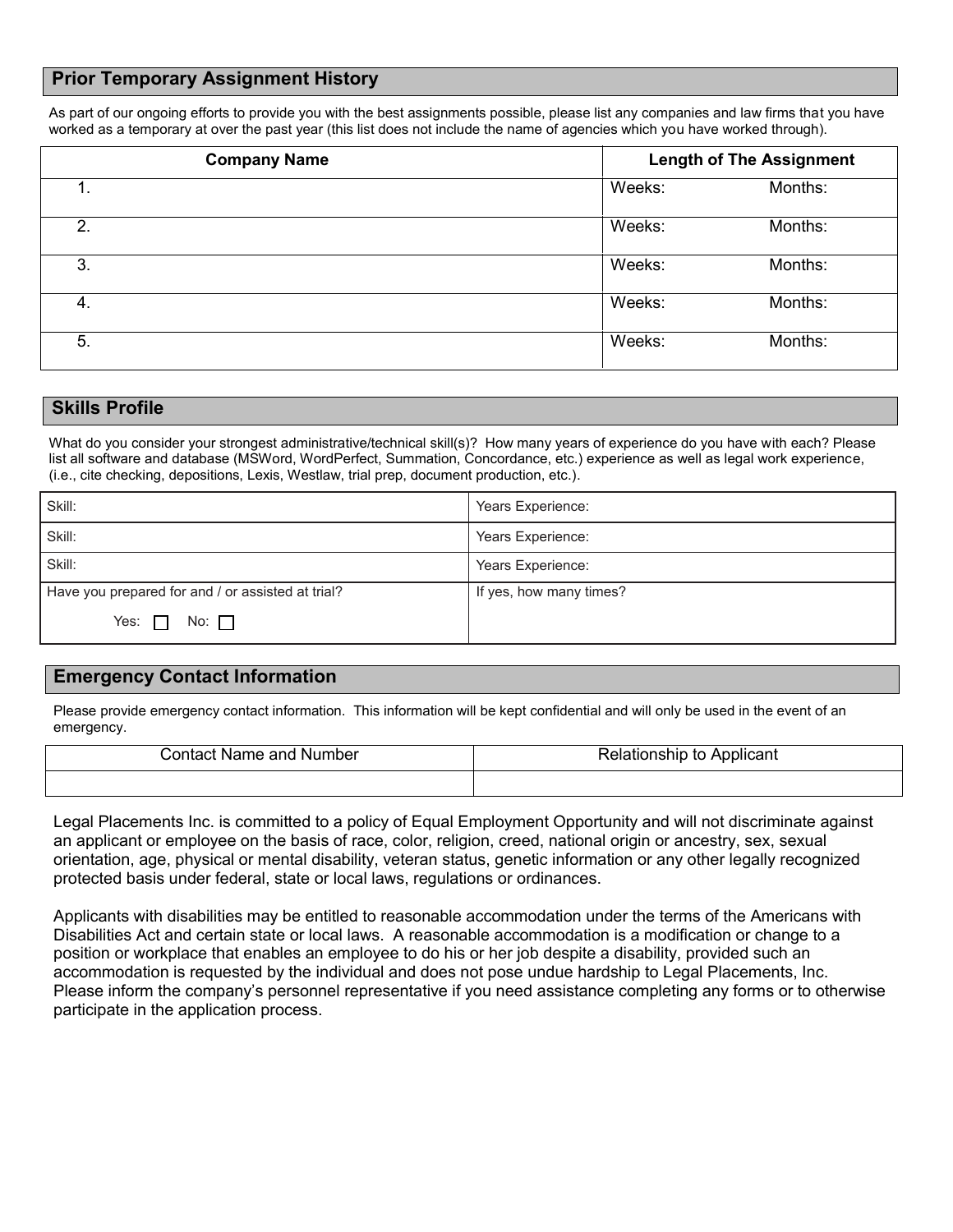| <b>MILITARY</b>                                   |            |
|---------------------------------------------------|------------|
| <b>Branch</b>                                     | From<br>1o |
| Current Rank or Rank at Discharge                 |            |
| Relevant skills acquired during military service: |            |

# **DISCLAIMER AND SIGNATURE**

Formy that my anomore are that alse or misleading information in my application or interview may result in employment, I understand that false or misleading information in my application or interview may result in termination of my employment. I certify that my answers are true and complete to the best of my knowledge. If this application leads to

I also understand and agree that no representative of the company has any authority to enter into any agreement for employment for any specified period of time or to make any agreement contrary to the foregoing, unless it is in<br>. writing and signed by an authorized company representative.

| $\sim$ | - -<br>Lt<br>$  -$ |
|--------|--------------------|